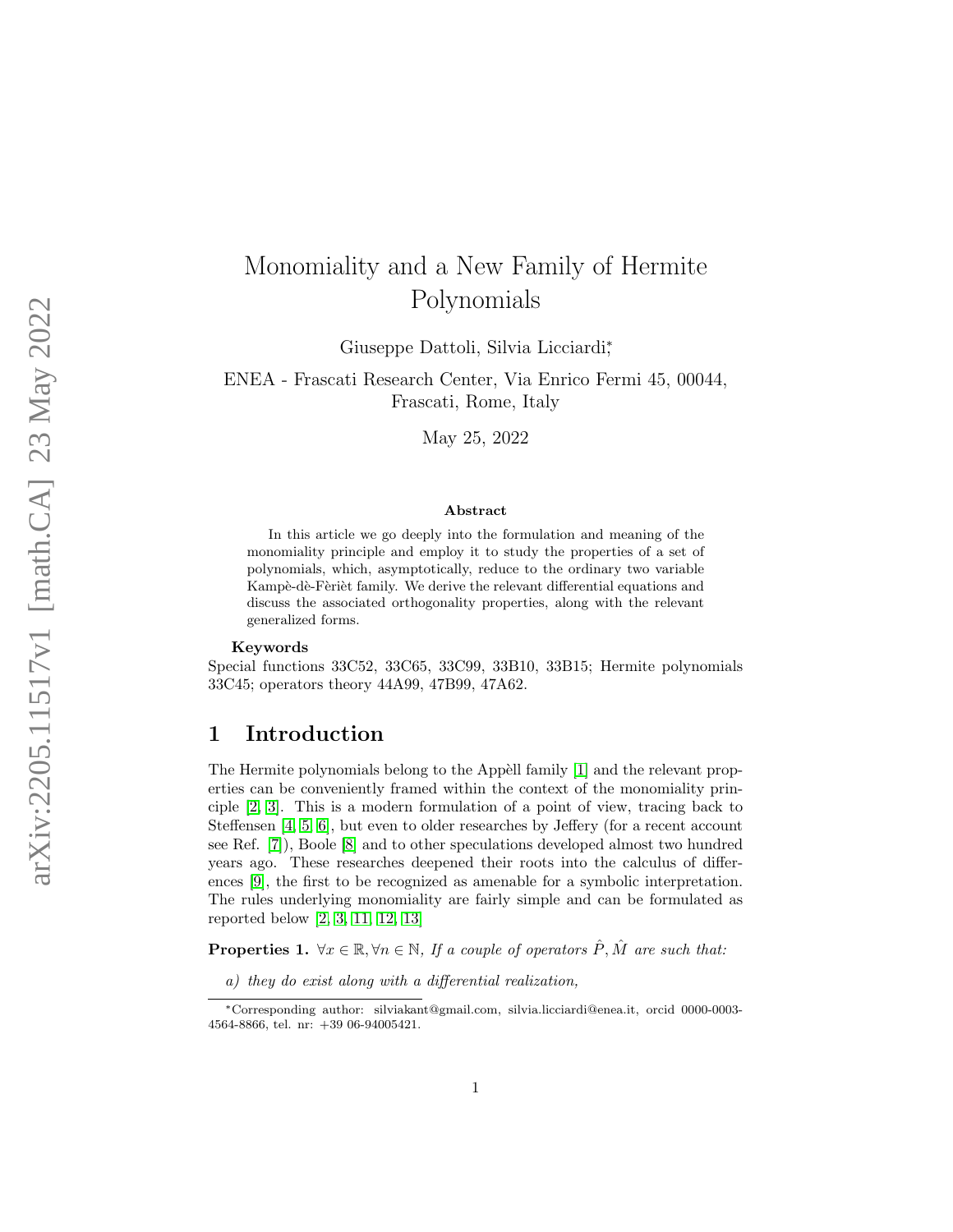- b) they can be embedded to form a Weyl algebra  $(10, 14, 15)$  $(10, 14, 15)$  $(10, 14, 15)$ , namely if commutator is such that  $[\hat{P}, \hat{M}] = \hat{1}$ ,
- c) it is possible to univocally define a polynomial set such that:

<span id="page-1-2"></span>*i)* 
$$
p_0(x) = 1
$$
,   
*ii)*  $\hat{P}p_0(x) = 0$ ,   
*iii)*  $p_n(x) = \hat{M}^n 1$ , (1)

then it follows that

d)

$$
\hat{M}p_n(x) = \hat{M}^{n+1}1 = p_{n+1}(x),\tag{2}
$$

e)

<span id="page-1-0"></span>
$$
\hat{P}p_n(x) = \hat{P}\hat{M}^n 1 = np_{n-1}(x)
$$
\n(3)

and the polynomials  $p_n(x)$  are said Quasi-Monomials.

Proof. Eq. [\(3\)](#page-1-0) needs few lines of comment. We rearrange the operator product  $\hat{P}\hat{M}^n$  as<sup>[1](#page-1-1)</sup> (see [\[16\]](#page-12-0))

$$
\hat{P}\hat{M}\hat{M}^{n-1} = (\hat{M}\hat{P} + 1)\hat{M}^{n-1} = \hat{M}\hat{P}\hat{M}^{n-1} + \hat{M}^{n-1} =
$$
  
=  $\hat{M}^2\hat{P}\hat{M}^{n-2} + 2\hat{M}^{n-1} = \dots = \hat{M}^n\hat{P} + n\hat{M}^{n-1},$  (4)

which eventually yields

$$
\hat{P}\hat{M}^{n}1 = \left(\hat{M}^{n}\hat{P} + n\hat{M}^{n-1}\right)1 = \hat{M}^{n}\hat{P}1 + n\hat{M}^{n-1}1.
$$
 (5)

Being  $\hat{M}^n\hat{P}$  1 = 0 as a consequence of the *ii*) of Eqs. [\(1\)](#page-1-2), and using property  $iii)$  too, we state the correctness of Eq.  $(3)$ .  $\Box$ 

Remark 1. The important point we like to convey is that the essence of the discussion on Monomiality is the existence of the operators  $\tilde{M}$  (multiplicative), which univocally define the set of polynomials  $p_n(x)$  (not vice-versa), and P acting on the polynomials as an ordinary derivative.

According to the above statement polynomial set like Appèll, Sheffer [\[17\]](#page-12-1), Boas Buck [\[18\]](#page-12-2). . . can be ascribed to the monomial family, while others like e. g. Leg-endre,Chebyshev, Jacobi... [\[19,](#page-12-3) [20\]](#page-12-4) are not be framed within such a context.

After these remarks, aimed at clarifying the frame in which we are going to develop our speculations, we remind that the  $\hat{M}$ ,  $\hat{P}$  operators, defining the Appèl family, are defined by

<span id="page-1-3"></span>
$$
\hat{M} = x + \frac{A'(\sigma)}{A(\sigma)} \mid_{\sigma = \partial_x}, \qquad \hat{P} = \partial_x, \qquad (6)
$$

<span id="page-1-1"></span><sup>1</sup>We remind that  $[\hat{P}, \hat{M}] = 1 \Rightarrow \hat{P}\hat{M} - \hat{M}\hat{P} = 1$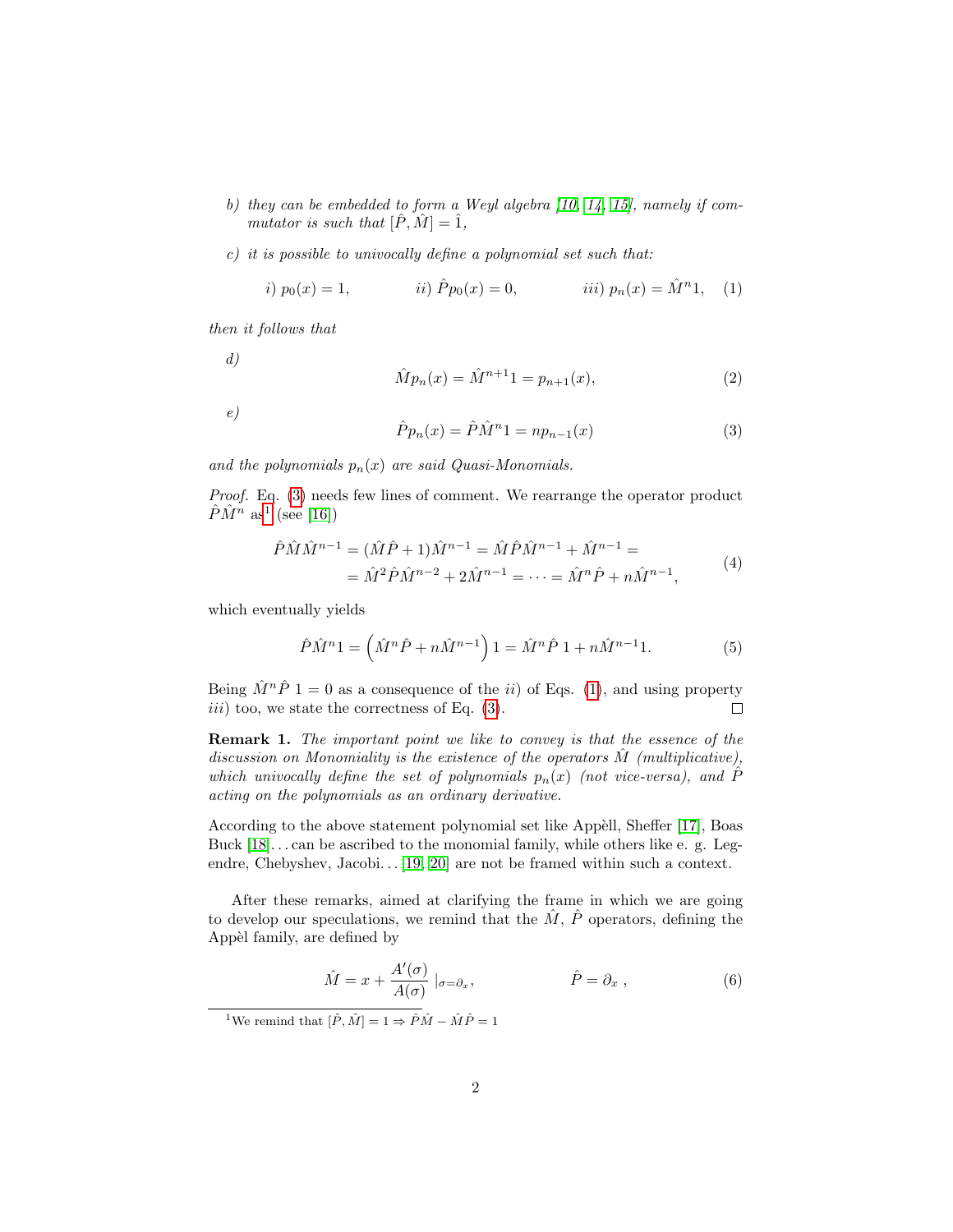where  $A(\sigma)$  is an analytic function.

According to our introductory remarks, the explicit form of the Appèl polynomials is obtained from the identity (property  $iii$ ) of Eq.  $(1)$ )

<span id="page-2-0"></span>
$$
a_n(x) = \left(x + \frac{A'(\partial_x)}{A(\partial_x)}\right)^n 1.
$$
 (7)

The use of standard operational rules allows to cast Eq. [\(7\)](#page-2-0) in a more convenient form.

Corollary 1. We note indeed that [\[21,](#page-12-5) [22\]](#page-12-6)

$$
a_n(x) = \left(x + \frac{A'(\partial_x)}{A(\partial_x)}\right) \left(x + \frac{A'(\partial_x)}{A(\partial_x)}\right)^{n-1} 1
$$
 (8)

and noting that

$$
x + \frac{A'(\partial_x)}{A(\partial_x)} = A(\partial_x)x (A(\partial_x))^{-1}, \qquad (9)
$$

we can write, by iteration

<span id="page-2-1"></span>
$$
a_n(x) = \left(A(\partial_x)x\left(A(\partial_x)\right)^{-1}\right)^n = A(\partial_x)x^n\tag{10}
$$

Acording to Eq.  $(10)$ , the generating function of Appèl polynomials reads

<span id="page-2-2"></span>
$$
\sum_{n=0}^{\infty} \frac{t^n}{n!} a_n(x) = A(\partial_x) e^{tx} = A(t) e^{tx}.
$$
\n(11)

It is evident that it consists of two contributions: the exponential term and  $A(t)$ , which will be defined as the "amplitude".

Corollary 2. In the case of the two variable Hermite polynomials  $(HP)$ , we have that the amplitude is specified by

$$
A(t) = e^{yt^2} \tag{12}
$$

with the multiplicative operator being explicitly defined by

$$
\hat{M} = x + 2y\partial_x \tag{13}
$$

The associated polynomial family is, accordingly, provided by [\[26\]](#page-12-7)

<span id="page-2-3"></span>
$$
H_n(x, y) = (x + 2y\partial_x)^n 1.
$$
\n(14)

The use of the Crofton identity [\[23\]](#page-12-8)

$$
e^{y\partial_x^m} f(x) = f\left(x + m\ y\ \partial_x^{m-1}\right) e^{y\partial_x^m} \tag{15}
$$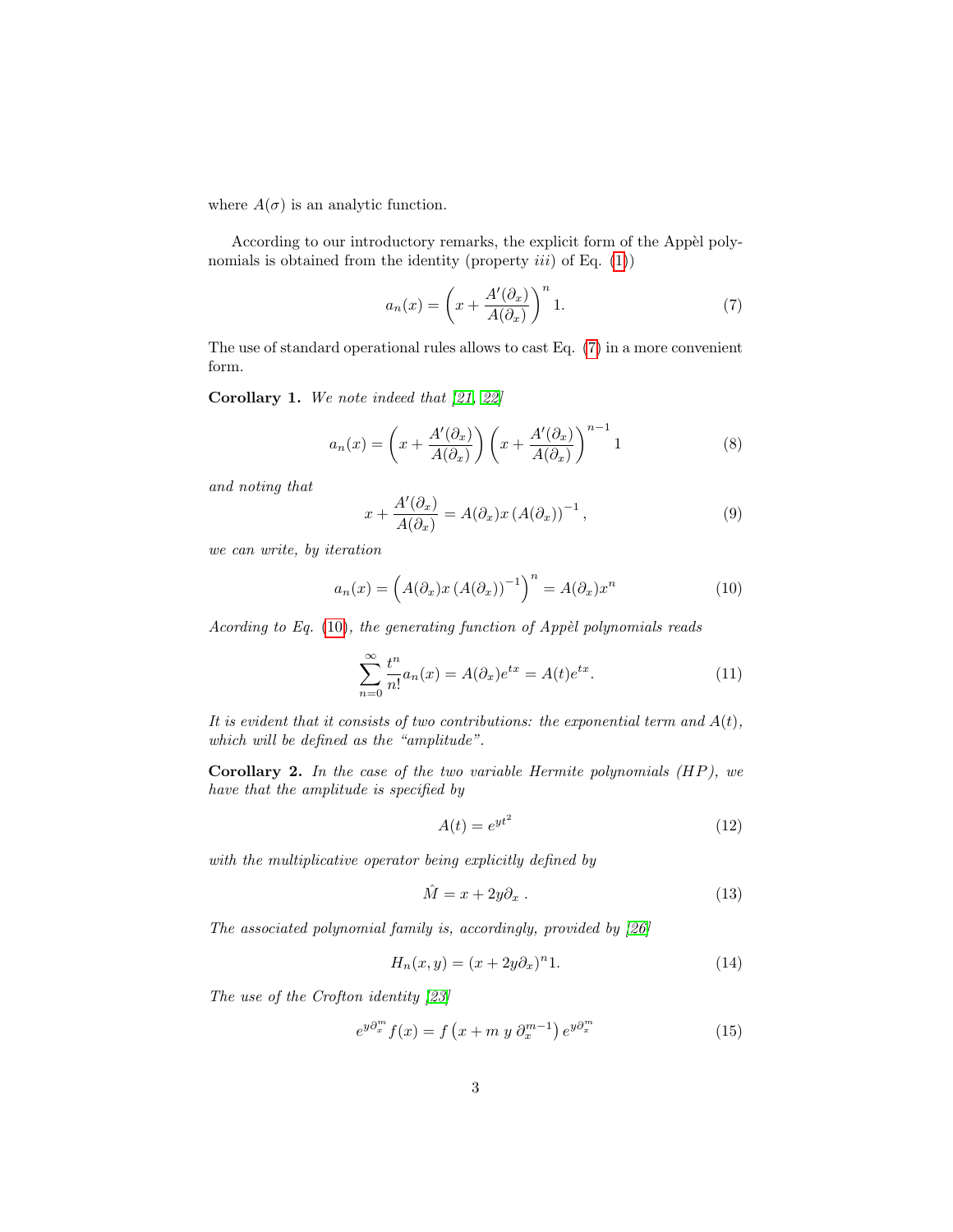(or of identities  $(10)-(11)$  $(10)-(11)$  $(10)-(11)$  as well) allows to cast Eq.  $(14)$  in the form

<span id="page-3-0"></span>
$$
H_n(x, y) = e^{y\partial_x^2} x^n.
$$
\n(16)

The expansion of the exponential operator in Eq. [\(16\)](#page-3-0), along with the relevant action on the monomial  $x^n$ , yields the explicit form of the two variable Hermite polynomials [\[10,](#page-11-11) [1\]](#page-10-0), namely

<span id="page-3-1"></span>
$$
H_n(x,y) = n! \sum_{r=0}^{\lfloor \frac{n}{2} \rfloor} \frac{x^{n-2r} y^r}{(n-2r)! r!}.
$$
 (17)

The operational identity in Eq. [\(16\)](#page-3-0) is particularly pregnant from the mathematical point of view. It states that the two variable Hermite [\(17\)](#page-3-1) are solutions of the heat equation and can be used as a pivotal tool to prove the orthogonal properties of this polynomial family [\[10,](#page-11-11) [26\]](#page-12-7).

In this article we consider the polynomial family generated by

<span id="page-3-2"></span>
$$
A(p) = \left(1 + \frac{y}{N}p^2\right)^N, \qquad \forall N \in \mathbb{N},\tag{18}
$$

study the relevant properties and look at the possibility of defining an associated orthogonal set.

### 2 Quasi-Hermite and Appéll Sequences

In this section we exploit the general properties of the Appéll polynomials, discussed in the introductory remarks, to state the properties of the associated polynomials.

**Definition 1.** Appéll polynomials with amplitude  $(18)$ , are explicitly defined<sup>[2](#page-3-3)</sup> through the identity

<span id="page-3-4"></span>
$$
H_n(x, y; N) = \left(1 + \frac{y}{N}\partial_x^2\right)^N x^n \tag{19}
$$

and they will be called Quasi-Hermite-Polynomials (QHP) .

<span id="page-3-5"></span>Properties 2. The relevant recurrences of QHP are obtained after noting that, for this specific case, we get

$$
\frac{A'(\partial_x)}{A(\partial_x)} = \frac{2 y \partial_x}{\left(1 + \frac{y}{N} \partial_x^2\right)},\tag{20}
$$

<span id="page-3-3"></span> $2$ Definition comes according to the discussion of the previous section. It should be noted that

 $\lim_{N \to \infty} H_n(x, y; N) = e^{y \partial_x^2} x^n = H_n(x, y).$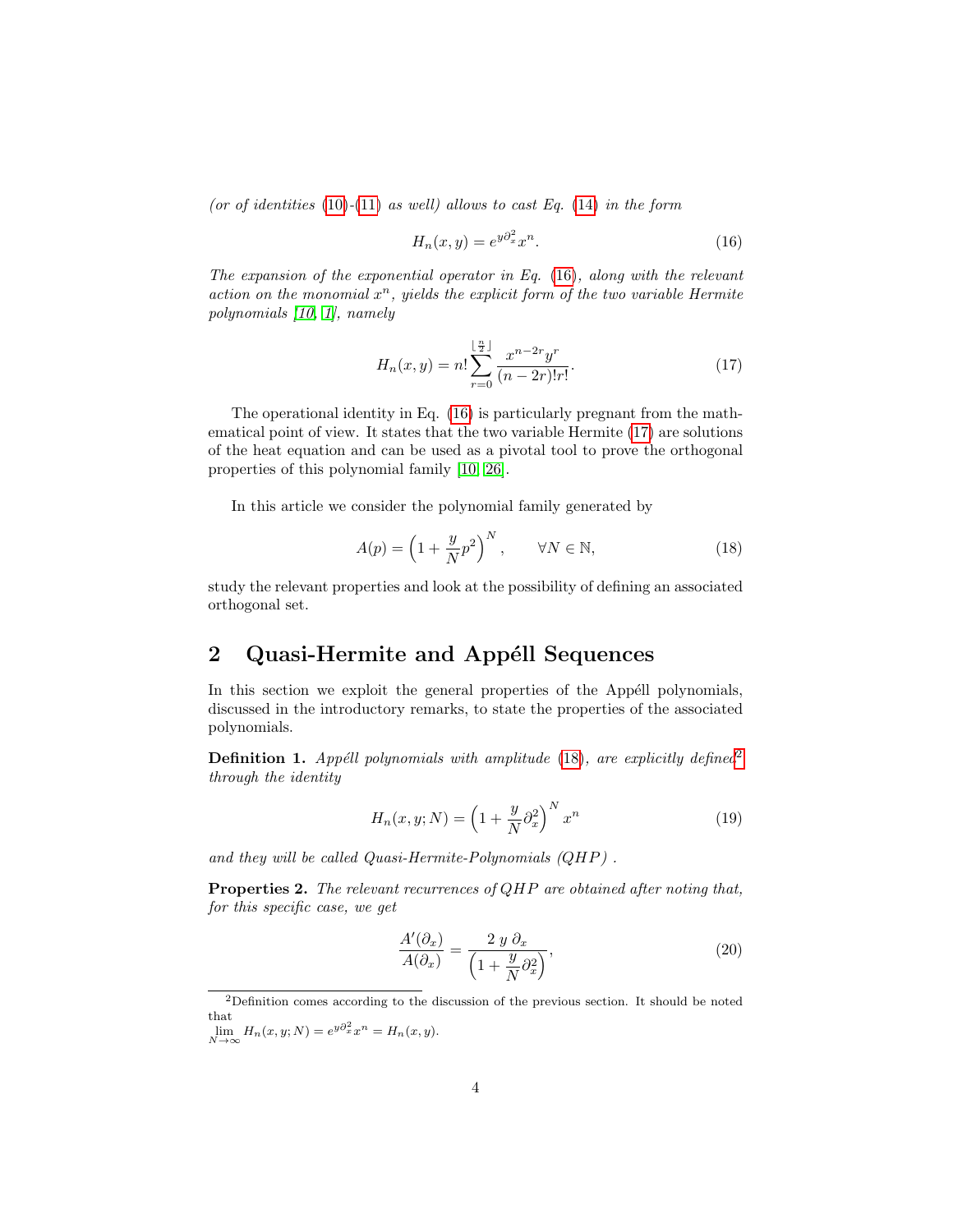1) 
$$
\partial_x H_n(x, y; N) = n \left( 1 + \frac{y}{N} \partial_x^2 \right)^N x^{n-1} = n H_{n-1}(x, y; N),
$$
  
\n2)  $H_{n+1}(x, y; N) = \left( x + \frac{2 y \partial_x}{1 + \frac{y}{N} \partial_x^2} \right) H_n(x, y; N),$   
\n3)  $H_{n+1}(x, y; N) - x H_n(x, y; N) - 2ny H_{n-1}(x, y; N) =$   
\n $= \frac{y}{N} n(n-1) \left( x H_{n-2}(x, y; N) - H_{n-1}(x, y; N) \right).$  (21)

Proof. Properties 1) and 2) are obtained from the realization of the derivative and multiplicative operators given in Eqs. [\(6\)](#page-1-3). About the third one, it is the result of some algebraic<sup>[3](#page-4-0)</sup> steps:

i) From property 2) we write

$$
\left(1+\frac{y}{N}\partial_x^2\right)H_{n+1}=\left(1+\frac{y}{N}\partial_x^2\right)xH_n+2y\partial_xH_n
$$

which provides, from property 1),

ii)

$$
H_{n+1} + \frac{y}{N}n(n+1)H_{n-1} = xH_n + \frac{y}{N}(2nH_{n-1} + n(n-1)xH_{n-2}) + 2nyH_{n-1}
$$

and finally

iii)

$$
H_{n+1} - xH_n - 2nyH_{n-1} = \frac{y}{N}n((2 - (n+1))H_{n-1} + (n-1)xH_{n-2}) =
$$
  
= 
$$
\frac{y}{N}n(n-1)(xH_{n-2} - H_{n-1}).
$$

 $\Box$ 

Proposition 1. The explicit form of the QHP is inferred from Eq. [\(19\)](#page-3-4), which yields

a) 
$$
H_n(x, y; N) = \sum_{r=0}^{\min[N, \lfloor \frac{n}{2} \rfloor]} \binom{N}{r} \left(\frac{y}{N}\right)^r \frac{n!}{(n-2r)!} x^{n-2r}, \quad \forall x, y \in \mathbb{R}, \forall n, N \in \mathbb{N}
$$
 (22)

and the relevant differential equation is

<span id="page-4-2"></span>
$$
b)\left(x+\frac{2\,y\,\partial_x}{1+\frac{y}{N}\partial_x^2}\right)\partial_x H_n(x,y;N) = nH_n(x,y;N). \tag{23}
$$

<span id="page-4-1"></span>so

<span id="page-4-0"></span><sup>&</sup>lt;sup>3</sup>We simplify the writing for brevity by omitting the arguments of the Hermite's.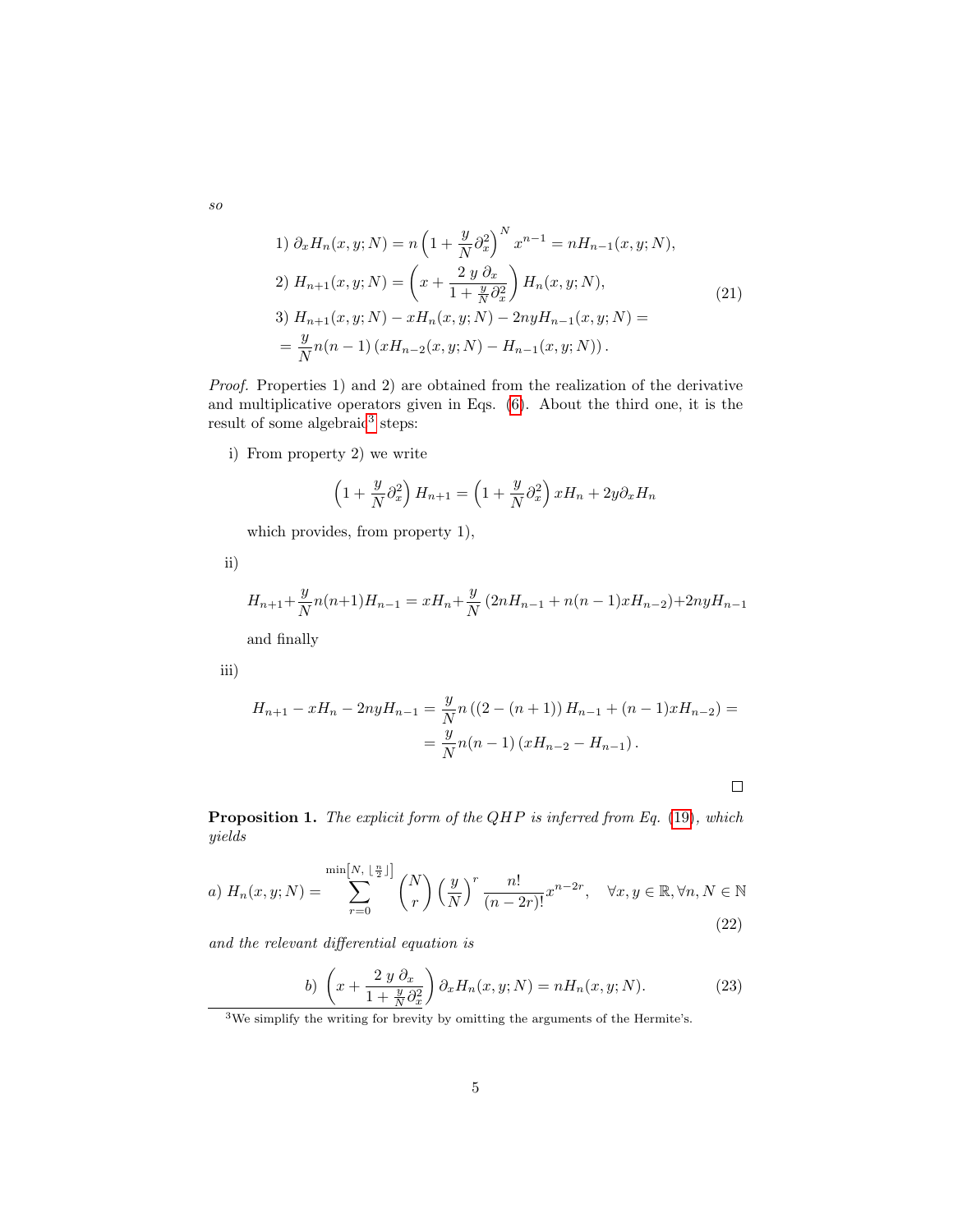*Proof.* a)  $\forall x, y \in \mathbb{R}, \forall n, N \in \mathbb{N}$ , we use binomial Newton to write

$$
H_n(x, y; N) = \sum_{r=0}^N {N \choose r} \left(\frac{y}{N}\right)^r \partial_x^{2r} x^n = \sum_{r=0}^{\min[N, \lfloor \frac{n}{2} \rfloor]} {N \choose r} \left(\frac{y}{N}\right)^r \frac{n!}{(n-2r)!} x^{n-2r}.
$$

b) The relevant differential equation is easily obtained by applying Eqs. [\(21\)](#page-4-1) in Properties [2.](#page-3-5)  $\Box$ 

<span id="page-5-2"></span>Corollary 3. After a few algebraic manipulations, Eq. [\(23\)](#page-4-2) can be reduced to the following third order ODE

$$
\frac{y}{N}xz''' + y\left(2 - \frac{n-2}{N}\right)z'' + xz' = nz, \qquad z = H_n(x, y; N) \qquad (24)
$$

which, evidently, tends to the ordinary (two variables) Hermite equation, for large N values.

Proof. By starting from Eq.  $(23)$  we write

$$
\left(\left(1+\frac{y}{N}\partial_x^2\right)x+2y\partial_x\right)\partial_x z = \left(1+\frac{y}{N}\partial_x^2\right)nz \rightarrow
$$
  
\n
$$
\rightarrow x\partial_x z + \frac{y}{N}\partial_x^2 x \partial_x z + 2y\partial_x^2 z = nz + \frac{y}{N}\partial_x^2 nz \rightarrow
$$
  
\n
$$
\rightarrow xz' + \frac{y}{N}\partial_x(z'+xz'') + 2yz'' - \frac{y}{N}nz'' = nz \rightarrow
$$
  
\n
$$
\rightarrow \frac{y}{N}xz''' + y\left(2-\frac{n-2}{N}\right)z'' + xz' = nz
$$

Corollary 4. The PDE satisfied by the QHP (expected to be an extension of the heat equation) is obtained by keeping the partial derivative with respect to y of both sides of Eq. [\(19\)](#page-3-4), namely

<span id="page-5-0"></span>
$$
\partial_y H_n(x, y; N) = \partial_x^2 \left( 1 + \frac{y}{N} \partial_x^2 \right)^{N-1} x^n.
$$
 (25)

 $\Box$ 

**Example 1.** Eq.  $(25)$  can eventually be written as

$$
\begin{cases}\n\partial_y H_n(x, y; N) = \frac{\partial_x^2}{1 + \frac{y}{N} \partial_x^2} H_n(x, y; N) \\
H_n(x, 0; N) = x^n\n\end{cases}
$$
\n(26)

The relevant (formal) solution can be obtained as

<span id="page-5-1"></span>
$$
H_n(x, y; N) = \hat{U}_{y, N} x^n, \qquad \hat{U}_{y, N} = \exp\left\{ \int_0^y \frac{\partial_x^2}{1 + \frac{\xi}{N} \partial_x^2} d\xi \right\}, \qquad (27)
$$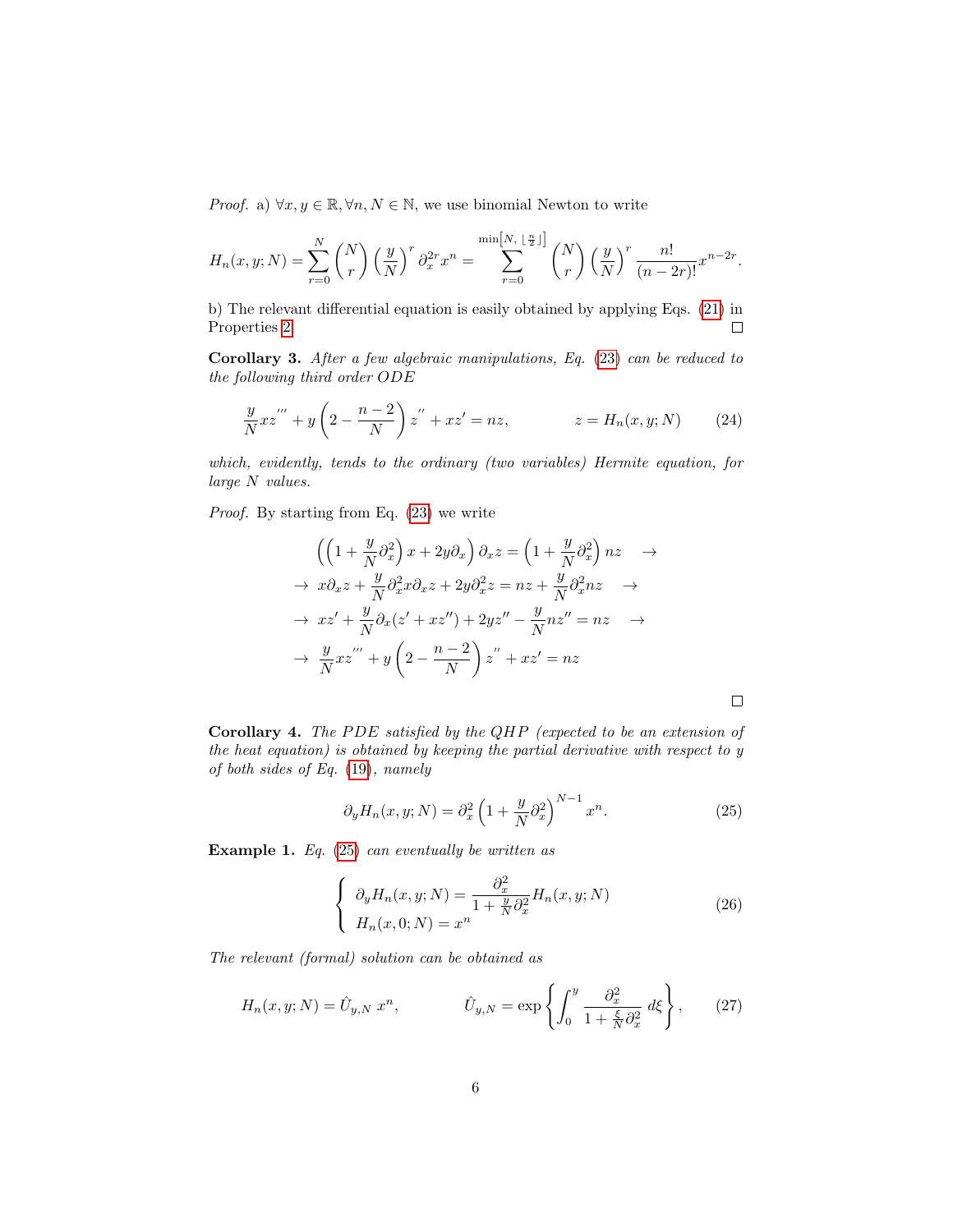where  $\hat{U}$  is a kind of evolution operator. To be eventually written as in Eq. [\(19\)](#page-3-4), after explicitly working out the integral in the exponent of Eq. [\(27\)](#page-5-1), we find

$$
\hat{U}_{y,N} = \exp\left\{N\log\left(1 + \frac{y}{N}\partial_x^2\right)\right\} = \left(1 + \frac{y}{N}\partial_x^2\right)^N.
$$
\n(28)

According to the previous definition, the QHP satisfies the composition rule

<span id="page-6-0"></span>
$$
\hat{U}_{y,N}\hat{U}_{z,N} = \left(1 + \frac{y+z}{N}\partial_x^2 + \frac{yz}{N^2}\partial_x^4\right)^N.
$$
\n(29)

Therefore, unlike the two variables HP specified by an amplitude that is an exponential, the composition property  $\hat{U}_{y,N}\overline{\hat{U}}_{z,N}=\hat{U}_{y+z,N}$  does not hold, therefore

$$
\hat{U}_{y,N}\hat{U}_{z,N} \neq \hat{U}_{y+z,N}.\tag{30}
$$

An important (albeit naïve) consequence of Eq.  $(29)$  is the following composition rule

<span id="page-6-2"></span>
$$
\hat{U}_{-y,N}\hat{U}_{y,N}x^n = \left(1 - \frac{y^2}{N^2}\partial_x^4\right)^N x^n,
$$
\n(31)

which suggests the necessity of a suitable extension of QHP, possibly involving higher order forms, as discussed in the forthcoming section.

**Observation 1.** The non exponential nature of the QHP amplitude determines the further worth to be noted consequence

<span id="page-6-1"></span>
$$
\hat{U}_{-y,N} \neq \hat{U}_{y,N}^{-1} = \frac{1}{\Gamma(N)} \int_0^\infty s^{N-1} e^{-s\left(1 + \frac{y}{N}\partial_x^2\right)} ds,\tag{32}
$$

where the r.h.s. has been obtained after exploiting standard Laplace transform methods.

We will see in the following that Eq. [\(32\)](#page-6-1) is of pivotal importance for the definition of the orthogonal properties of the QHP.

**Observation 2.** Before closing this section, we notice that Eq.  $(23)$  can be qeneralized  $\forall m \in \mathbb{N}$  such that

<span id="page-6-3"></span>
$$
\left(x + \frac{m y \partial_x^{m-1}}{1 + \frac{y}{N} \partial_x^m}\right) \partial_x H_n^{(m)}(x, y; N) = n H_n^{(m)}(x, y; N). \tag{33}
$$

and, by following the same procedure provided in the Corollary [3,](#page-5-2) it is possible to deduce the relative differential equantion.

### 3 Multivariable QHP

Higher order Hermite polynomials (also called Lacunary HP) are defined through the operational rule [\[10,](#page-11-11) [23\]](#page-12-8)

$$
H_n^{(m)}(x,y) = e^{y\partial_x^m} x^n, \qquad \forall m \in \mathbb{N}
$$
 (34)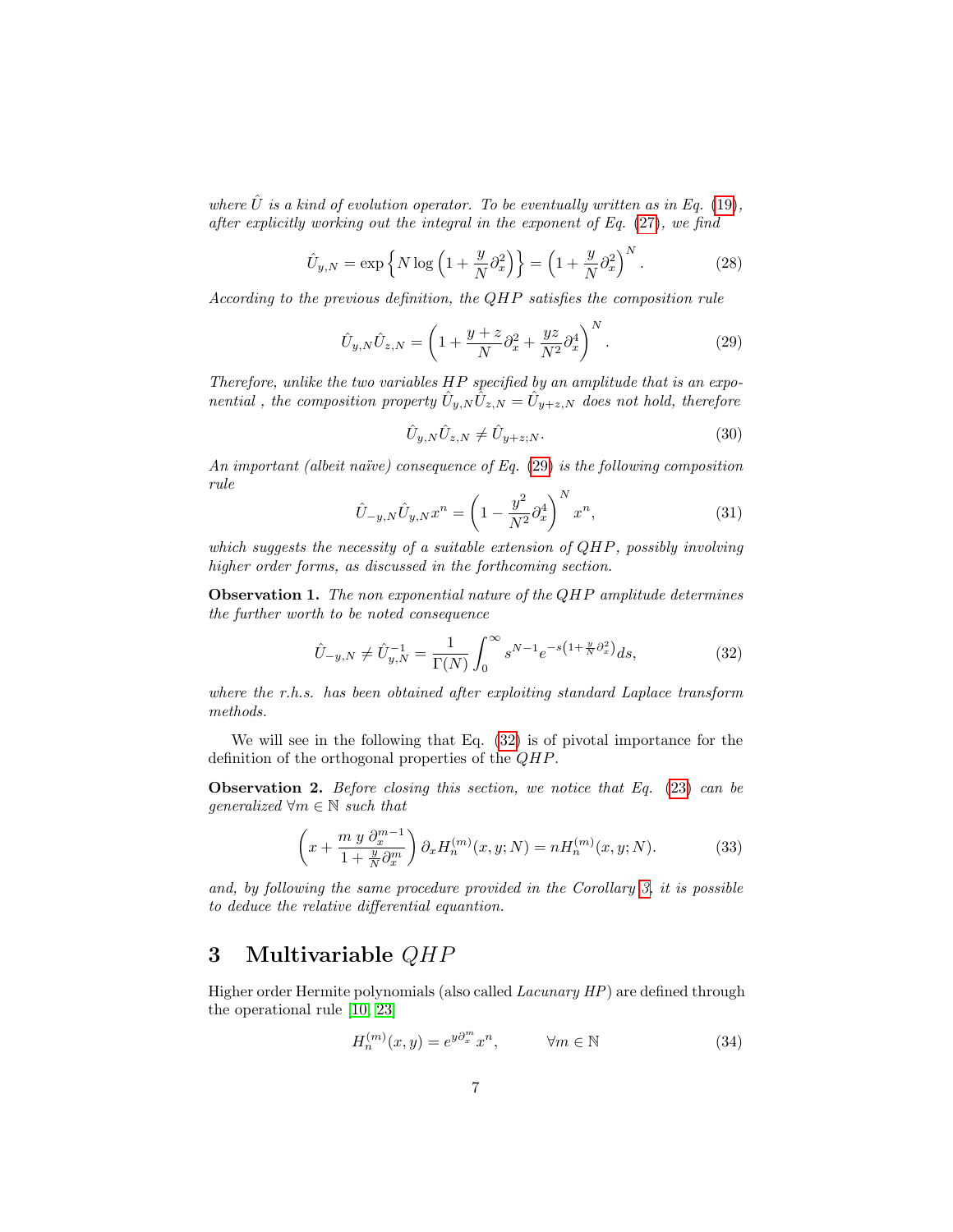and, in analogy, the Higher order  $QHP$  are specified by<sup>[4](#page-7-0)</sup>

$$
H_n^{(m)}(x, y; N) = \hat{U}_{y, N}^{(m)} x^n, \qquad \hat{U}_{y, N}^{(m)} = \left(1 + \frac{y}{N} \partial_x^m\right)^N. \tag{35}
$$

**Example 2.** According to Eq.  $(31)$ , we find

$$
\hat{U}_{-y,N}\hat{U}_{y,N} x^n = \hat{U}_{-y^2,N}^{(4)} x^n = H_n^{(4)} (x, -y^2; N)
$$
\n(36)

and, more in general,

$$
\hat{U}_{-y,N}^{(m)} \hat{U}_{y,N}^{(m)} x^n = \hat{U}_{-y^2,N}^{(2m)} x^n = H_n^{(2m)} (x, -y^2; N)
$$
\n(37)

Example 3. Before going further, we consider the definition of the QHP of order one, which will be referred as Quasi Binomial Polynomials (QBP), namely

$$
H_n^{(1)}(x, y; N) = \left(1 + \frac{y}{N}\partial_x\right)^N x^n.
$$
 (38)

For large N they reduce to  $(x + y)^n$  hence the name. The explicit form of this family of polynomials, writes

$$
H_n^{(1)}(x, y; N) = \sum_{r=0}^{N} {N \choose r} \left(\frac{y}{N}\right)^r \partial_x^r x^n = \sum_{r=0}^{\min[N, n]} {N \choose r} \left(\frac{y}{N}\right)^r \frac{n!}{(n-r)!} x^{n-r}.
$$
\n(39)

The same strategy adopted in Corollary [3,](#page-5-2) by exploiting Eq. [\(33\)](#page-6-3), yields for the QBP the ODE

$$
\frac{y}{N}xz'' + \left[ (x+y) - (n-1)\frac{y}{N} \right]z' = nz, \qquad z = H_n^{(1)}(x, y; N) \qquad (40)
$$

and the PDE

<span id="page-7-1"></span>
$$
\begin{cases}\n\partial_y F(x,y) = \frac{\partial_x}{1 + \frac{y}{N} \partial_x} F(x,y) \\
F(x,0) = x^n\n\end{cases} \tag{41}
$$

The last identity can also be cast in the integro-differential form

<span id="page-7-2"></span>
$$
\partial_y F(x, y) = \partial_x \int_0^\infty e^{-s} F\left(x - \frac{y}{N}s, y\right) ds \tag{42}
$$

indeed, the Laplace transform provides the integral representation

$$
\frac{1}{1 + \frac{y}{N}\partial_x} = \int_0^\infty e^{-s\left(1 + \frac{y}{N}\partial_x\right)} ds \tag{43}
$$

which, one inserted in Eq. [\(41\)](#page-7-1), yields

$$
\partial_y F(x, y) = \partial_x \int_0^\infty e^{-s} e^{-\frac{ys}{N} \partial_x} ds F(x, y) \tag{44}
$$

and, after exploiting the shift operator identity  $e^{a\partial_x} f(x) = f(x+a)$  [\[10\]](#page-11-11), we obtain Eq.  $(42)$ .

<span id="page-7-0"></span><sup>&</sup>lt;sup>4</sup>We should adopt for the polynomials  $H_n(x, y; N)$  the notation  $H_n^{(2)}(x, y; N)$ , we drop however the superscript for  $m = 2$  and add it whenever ambiguities arise.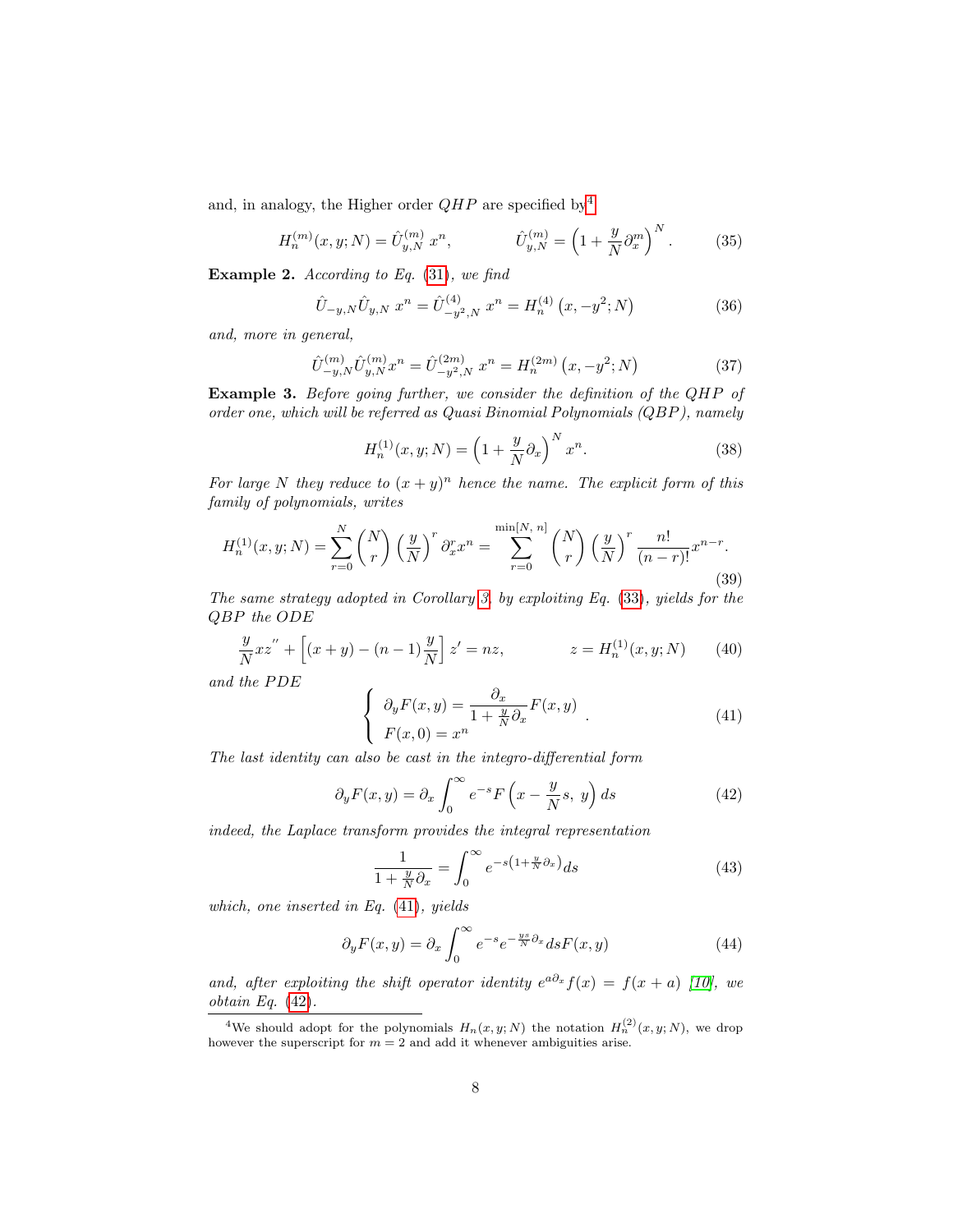Example 4. We can combine the various definition given before to introduce three variables QHP as

$$
H_n^{(1,2)}(x, y_1, y_2; N) := \left(\hat{U}_{y_1, N}^{(1)} \hat{U}_{y_2, N}^{(2)}\right) x^n = \left(1 + \frac{y_1}{N} \partial_x\right)^N \left(1 + \frac{y_2}{N} \partial_x^2\right)^N x^n =
$$
  

$$
= \left(1 + \frac{y_1}{N} \partial_x\right)^N H_n(x, y_2; N) =
$$
  

$$
= n! \sum_{r=0}^{\min[N, n]} \binom{N}{r} \left(\frac{y_1}{N}\right)^r \frac{H_{n-r}(x, y_2; N)}{(n-r)!}.
$$
 (45)

Further generalizations can easily be obtained. For example the m-th variable extension reads

$$
H_n^{(1,...,m)}(x, y_1, \dots, y_m; N) = \left(\prod_{s=1}^n \hat{U}_{y_s, N}^{(s)}\right) x^n.
$$
 (46)

The examples we have just touched on in this section yields an idea of the possible extensions of this family of polynomials, which will be more carefully discussed in a forthcoming research.

# 4 Final Comments

We have already mentioned the possible orthogonal nature of the  $QHP$ , in this section we address the problem by the use of the techniques developed in Refs. [\[24,](#page-12-9) [25\]](#page-12-10).

**Proposition 2.** We assume that a given function  $f(x)$  can be expanded in terms of  $QHP$ , according to the identity<sup>[5](#page-8-0)</sup>

<span id="page-8-3"></span>
$$
f(x) = \sum_{n=0}^{\infty} a_n H_n(x, - |y|; N)
$$
 (47)

which can be inverted, thus yielding

<span id="page-8-1"></span>
$$
\frac{1}{\left(1 - \frac{|y|}{N}\partial_x^2\right)^N} f(x) = \sum_{n=0}^{\infty} a_n x^n.
$$
 (48)

The use of Eq.  $(32)$  allows to cast the l.h.s. of Eq.  $(48)$  in the form

<span id="page-8-2"></span>
$$
\frac{1}{\Gamma(N)} \int_0^\infty s^{N-1} e^{-s\left(1 - \frac{|y|}{N}\partial_x^2\right)} ds \ f(x) = \sum_{n=0}^\infty a_n x^n. \tag{49}
$$

<span id="page-8-0"></span><sup>&</sup>lt;sup>5</sup>The reasons of "−| y|" will be clarified below.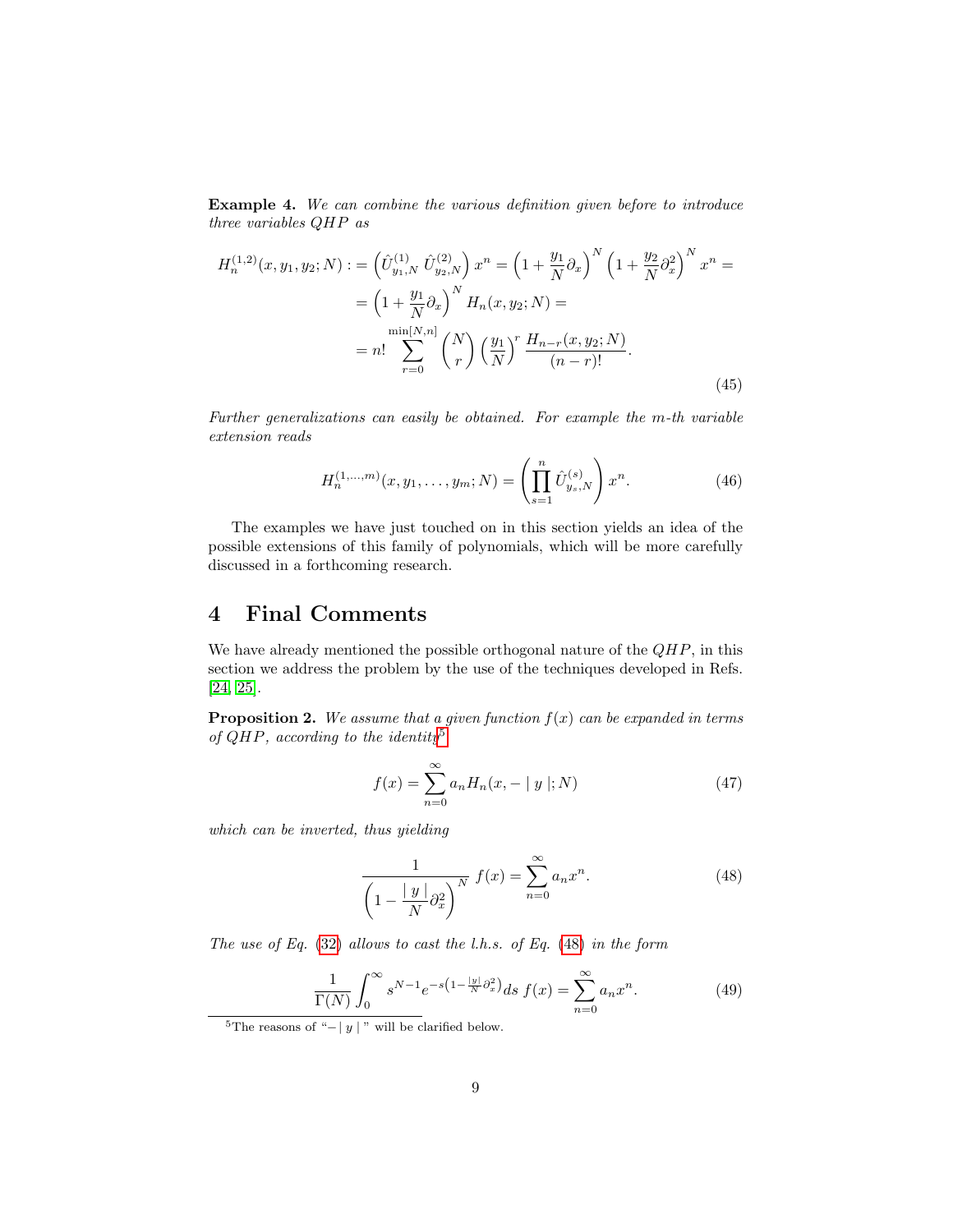Corollary 5. Eq. [\(49\)](#page-8-2) can be so further elaborated:

1. We apply the Gauss-Weierstrass transform [\[26\]](#page-12-7) to write

$$
e^{s\frac{|y|}{N}\partial_x^2} f(x) = \frac{1}{2\sqrt{\pi s\frac{|y|}{N}}} \int_{-\infty}^{\infty} \exp\left\{-\frac{(x-\xi)^2}{4\ s\frac{|y|}{N}}\right\} f(\xi) d\xi =
$$
  
= 
$$
\frac{1}{2\sqrt{\pi s\frac{|y|}{N}}} \int_{-\infty}^{\infty} e^{-\frac{1}{4s\frac{|y|}{N}}\xi^2} e^{\frac{x}{2s\frac{|y|}{N}}\xi} e^{-\frac{x^2}{4s\frac{|y|}{N}}} d\xi.
$$
 (50)

It holds for  $s^{\parallel y \parallel}_{N} \geq 0$  (hence the choice of the sign in the expansion [\(47\)](#page-8-3)).

2. We use the two variable Hermite generating function  $6 \mid 10$  $6 \mid 10$  to write

<span id="page-9-1"></span>
$$
e^{s\frac{|y|}{N}\partial_x^2} f(x) = \frac{1}{2\sqrt{\pi s\frac{|y|}{N}}} \sum_{n=0}^{\infty} \frac{x^n}{n!} \int_{-\infty}^{\infty} H_n\left(\frac{\xi}{2s\frac{|y|}{N}}, -\frac{1}{4s\frac{|y|}{N}}\right) e^{-\frac{\xi^2}{4s\frac{|y|}{N}}} f(\xi) d\xi.
$$
\n(51)

3. We insert the result of Eq.  $(51)$ , in Eq.  $(49)$  and compare the like x powers, thus eventually finding

<span id="page-9-2"></span>
$$
a_n = \frac{1}{\Gamma(N)n! \ 2\sqrt{\pi \frac{|y|}{N}}} \int_0^\infty s^{N-\frac{3}{2}} e^{-s} \, _nG_{y,N}(s)ds,
$$
  

$$
_nG_{y,N}(s) = \int_{-\infty}^\infty H_n\left(\frac{\xi}{2s\frac{|y|}{N}}, -\frac{1}{4s\frac{|y|}{N}}\right) e^{-\frac{\xi^2}{4s\frac{|y|}{N}}} f(\xi)d\xi.
$$
 (52)

According to the above results the expansion holds only if the integrals appearing in Eq. [\(52\)](#page-9-2) are converging. In order to provide an example we consider the generalization of the Glaisher formula [\[27\]](#page-12-11). Namely Eq. [\(48\)](#page-8-1), for  $f(x) = e^{-x^2}$ , becomes

$$
F(x, y; N) = \frac{1}{\left(1 - \frac{|y|}{N}\partial_x^2\right)^N} f(x) = \frac{1}{\Gamma(N)} \int_0^\infty s^{N-1} e^{-s\left(1 - \frac{|y|}{N}\partial_x^2\right)} e^{-x^2} ds =
$$

$$
= \frac{1}{\Gamma(N)} \int_0^\infty s^{N-1} e^{-s} \frac{e^{-\frac{x^2}{1 + 4\frac{|y|}{N}s}}}{\sqrt{1 + 4\frac{|y|}{N}s}} ds.
$$
(53)

<span id="page-9-0"></span><sup>6</sup>We have  $\sum_{n=0}^{\infty} \frac{t^n}{n!} H_n(x, y) = e^{xt + yt^2}$ .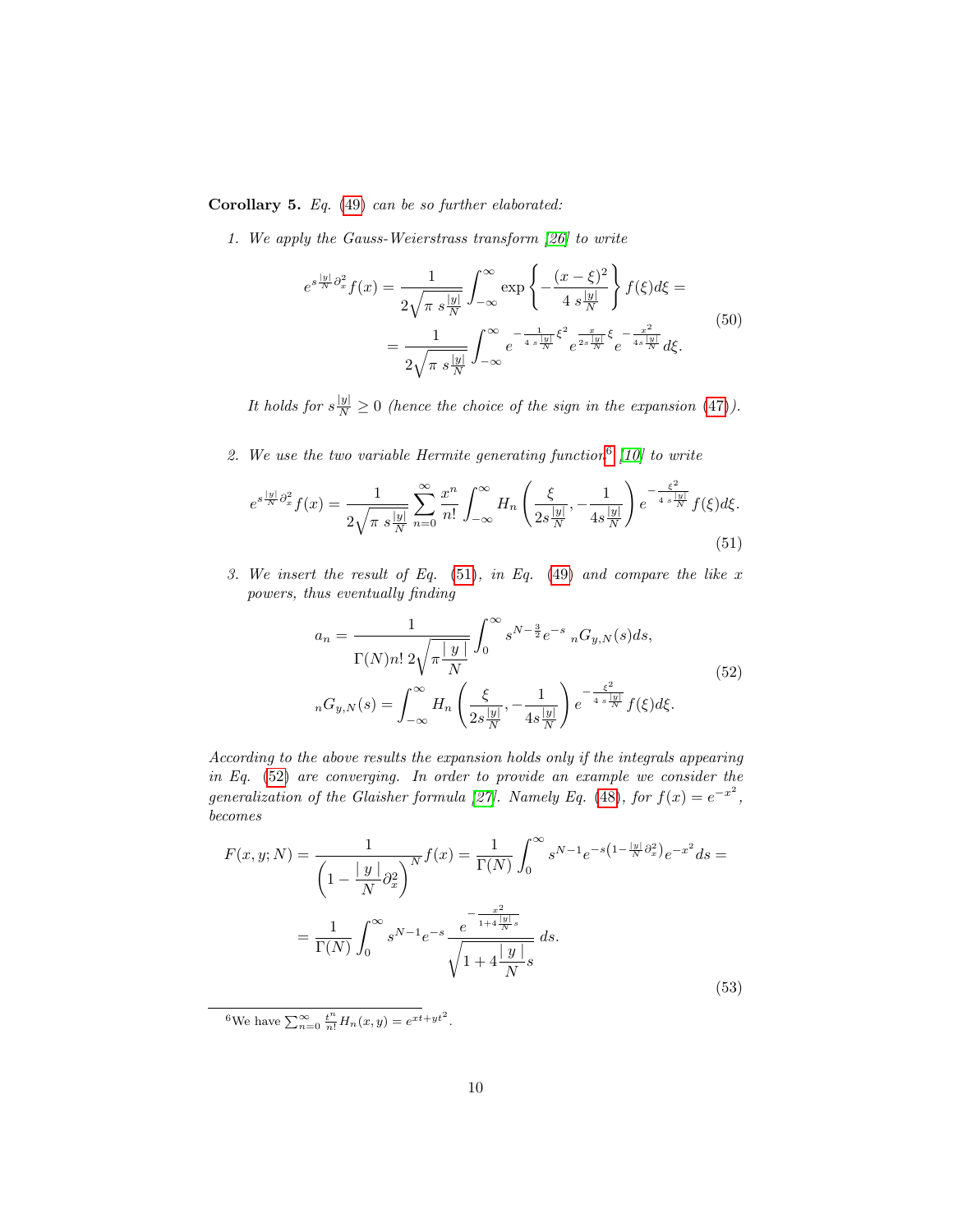For very large N,  $\frac{1}{(1+|y|)^n}$  $\frac{1}{\left(1-\frac{|y|}{N}\partial_x^2\right)^N}e^{-x^2}$ , reduces to the ordinary Glaisher identity

$$
\lim_{N \to \infty} F(x, y; N) = e^{|y| \partial_x^2} e^{-x^2} = \frac{1}{\sqrt{1+4y}} e^{-\frac{x^2}{1+4y}}.
$$
\n(54)

In Figs. [1](#page-10-1) we have reported  $F(x, y; N)$  vs. x for different values of N and y.

<span id="page-10-1"></span>

(a)  $y = 0.3$ (**b**)  $y = 1.3$ 

Figure 1:  $F(x, y; N)$  vs. x for different values of N and y

The definition of higher order  $(QHP)$  is not unique and another possibility is offered by the relation

<span id="page-10-2"></span>
$$
H_n^{(q,p)}(x,y,z;N) = \left(1 + \frac{y}{N}\partial_x^q + \frac{z}{N}\partial_x^p\right)^N x^n\tag{55}
$$

where  $q < p$  are relatively prime integers. The definition in Eq. [\(55\)](#page-10-2) allows to write the composition identity [\(29\)](#page-6-0) as

$$
\hat{U}_{y,N}\hat{U}_{z,N}x^{n} = H_{n}^{(2,4)}(x, y+z, yz; N)^{N} x^{n}.
$$
\n(56)

In this paper we have gone through different aspects of the theory of Hermite polynomials, which has allowed the introduction of a family of Quasi Hermite polynomials. The relevant properties have been studied with the help of the formalism of Monomiality.

In a forthcoming paper we will extend the present analysis to the definition of two variables Quasi Laguerre polynomials.

#### Acknowledgements

The work of Dr. S. Licciardi was supported by an Enea Research Center individual fellowship and under the auspices of INDAM's GNFM (Italy).

# References

<span id="page-10-0"></span>[1] Appéll, P.; Kampé de Fériét, *J. Fonctions Hypergeometriques and Hyper*spheriques. Polynomes d'Hermite, Gauthiers-Villars, Paris, 1926.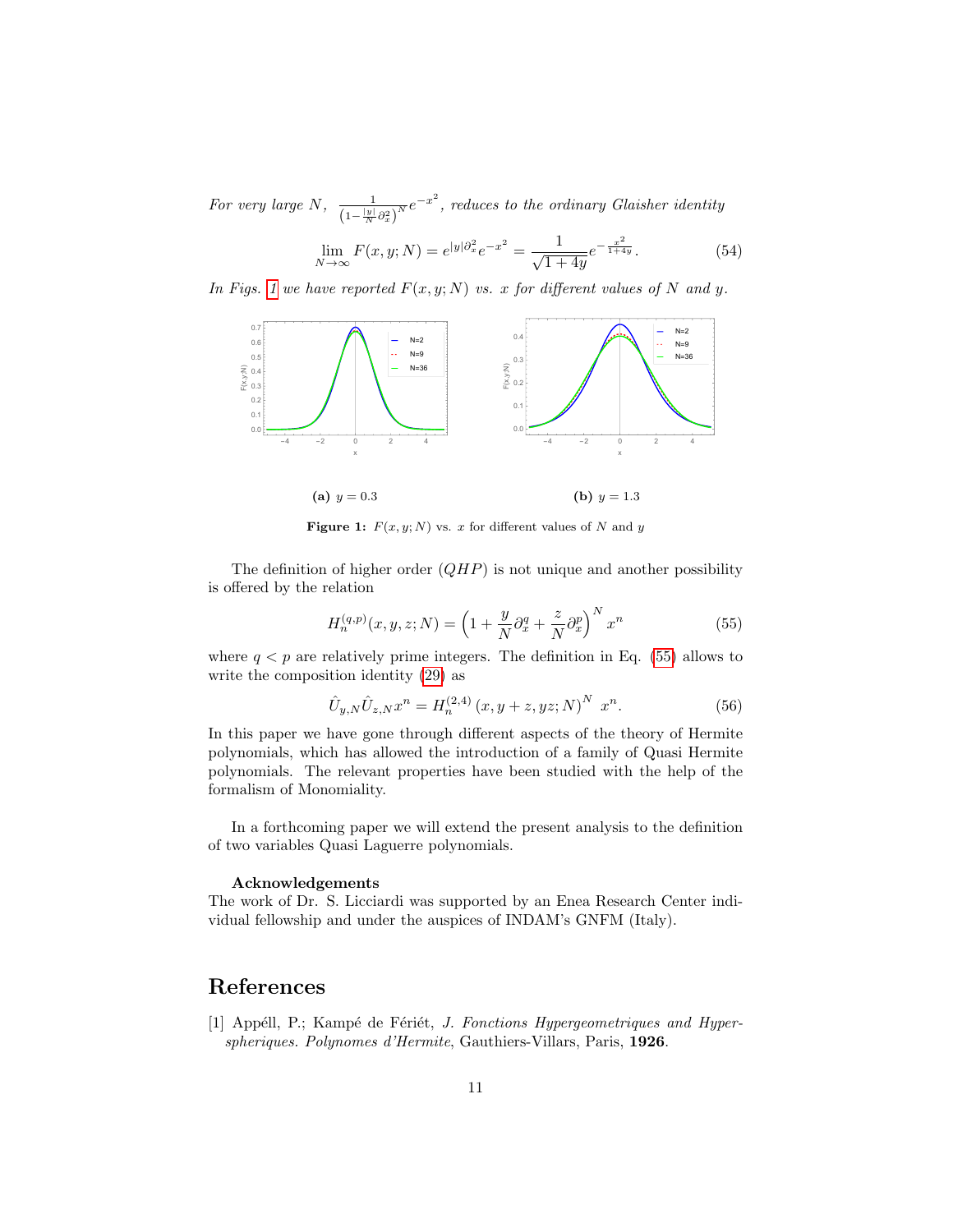- <span id="page-11-0"></span>[2] Bell, E.T. The History of Blissard's Symbolic Method, with a Sketch of its Inventor's Life, The American Mathematical Monthly,  $\frac{45}{7}$ , 1938, pp. 414–421.
- <span id="page-11-1"></span>[3] Dattoli, G. Generalized polynomials, operational identities and their applications, J. Comput. Appl. Math., 118(12), Elsevier, 2000, pp. 111–123.
- <span id="page-11-2"></span>[4] J.F. Steffensen, Interpolation, The Williams & Wilkins Company , Baltimore, 1927.
- <span id="page-11-3"></span>[5] J.F. Steffensen, On the definition of the central factorial, J. Inst. Actuaries, 64, 1933, pp. 165–168.
- <span id="page-11-4"></span>[6] J.F. Steffensen, The poweroid, an extension of the mathematical notion of power, Acta Mathematica, 73, 1941, pp. 333–366.
- <span id="page-11-5"></span>[7] Dowker, J.S. Poweroids revisited - an old symbolic approach, [arXiv:1307.3150](http://arxiv.org/abs/1307.3150) [math.CO], 2013.
- <span id="page-11-6"></span>[8] Boole, G. Calculus of Finite Differences, 2nd Edn., MacMillan, Cambridge, 1872.
- <span id="page-11-7"></span>[9] Jordan, C. Calculus of finite differences, 3rd ed., AMS Chelsea, 1965.
- <span id="page-11-11"></span>[10] Babusci, D., Dattoli, G., Licciardi, S., Sabia, E. Mathematical Methods for Physics, World Scientific, Singapore, 2019.
- <span id="page-11-8"></span>[11] Dattoli, G. Generalized polynomials, operational identities and their applications, J. Comput. Appl. Math., Elsevier, vol. 118, Issues 12, 2000, pp. 111–123.
- <span id="page-11-9"></span>[12] Dattoli, G. Hermite-Bessel and Laguerre-Bessel functions: a by-product of the monomiality principle, Advanc. Special Funct. Applic. (Melfi, 1999)– (D. Cocolicchio, G. Dattoli and H.M. Srivastava, Editors), Aracne Editrice, Rome, 2000, pp. 147–164.
- <span id="page-11-10"></span>[13] Dattoli, G. Laguerre and generalized Hermite polynomials: the point of view of the operational method, Int. Trans. Spec. Funct., vol.  $15(2)$ , **2004**.
- <span id="page-11-12"></span>[14] Dattoli, G., Gallardo, J.C., Torre, A. An Algebraic View to the Operatorial Ordering and its Applications to Optics, Riv. Nuovo Cimento, 3(11), 1988, pp. 1–79.
- <span id="page-11-13"></span>[15] Dattoli, G., Ottaviani, P.L., Torre, A., Vazquez, L. Evolution operator equations-integration with algebraic and

finite-difference methods-applications to physical problems in classical and quantum mechanics and quantum

field theory, Riv. Nuovo Cimento,  $20(1)$ , 1997.